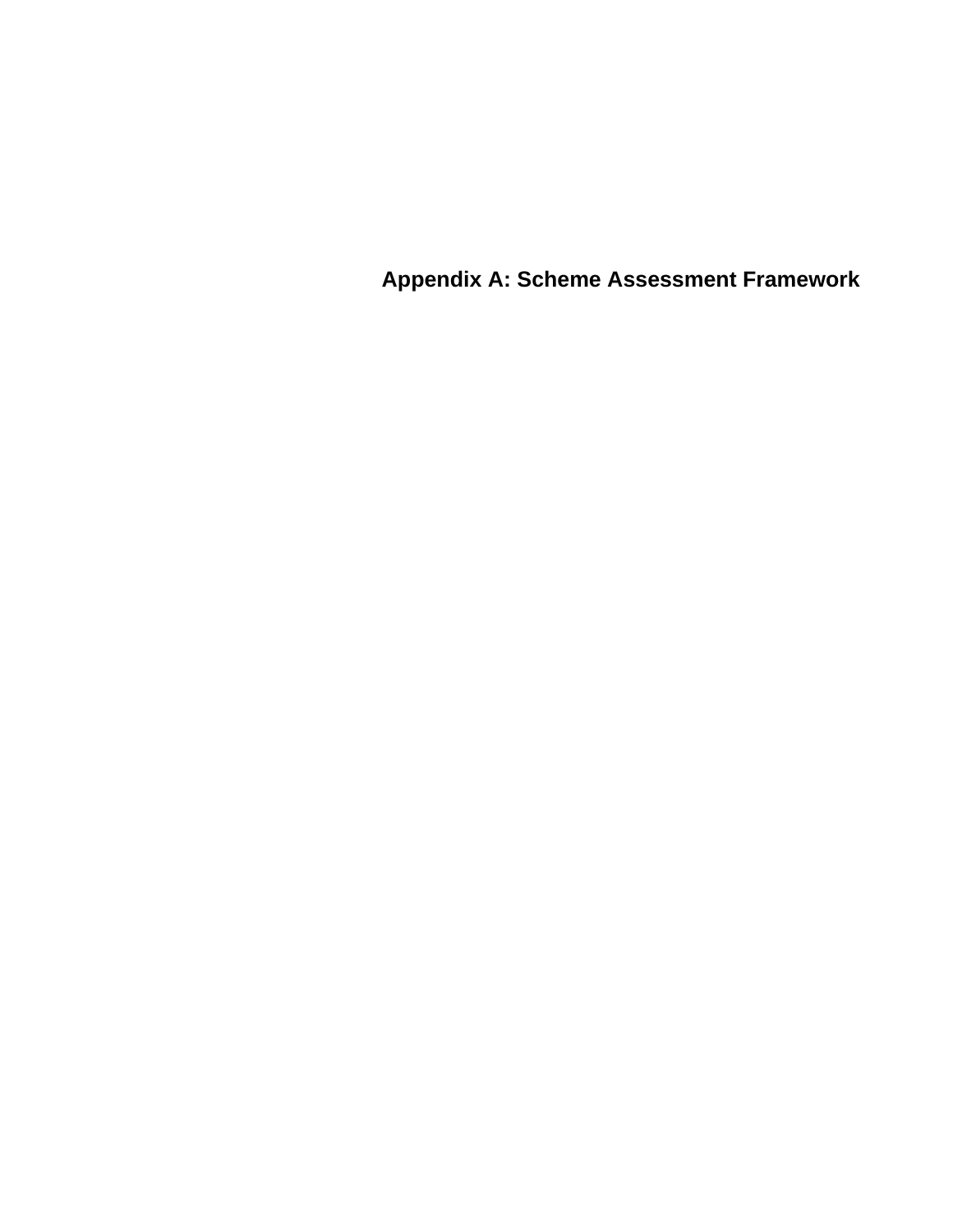|                                                                                     | <b>Scheme ID</b> | <b>Theme</b>                      |                  |             |                  |             |             |             |             |             |                                                                         | <b>LTP3 Indicators</b>               |                |
|-------------------------------------------------------------------------------------|------------------|-----------------------------------|------------------|-------------|------------------|-------------|-------------|-------------|-------------|-------------|-------------------------------------------------------------------------|--------------------------------------|----------------|
| <b>Scheme</b>                                                                       |                  |                                   | <b>Issue ID</b>  |             |                  |             |             |             |             |             | Objective - Support economic development and planned<br>dwelling growth |                                      |                |
|                                                                                     |                  |                                   |                  |             |                  |             |             |             |             | Congestion  | Accessibility to key<br>trip attractors                                 | Accessibility of new<br>developments |                |
| Centennial Way-A41 accessibility                                                    | -1               | Accessibility                     | <b>PT01</b>      | <b>CY08</b> | <b>WA02</b>      | <b>HC04</b> |             |             |             |             | 3                                                                       | 3                                    | $\mathbf{1}$   |
| <b>Composers Estate sustainable connections</b>                                     | $\overline{2}$   | Cycling                           | <b>HC03</b>      | HC04        | <b>CY12</b>      | <b>PK11</b> | <b>WA03</b> |             |             |             | 3                                                                       | $\overline{2}$                       | 2              |
| <b>Elstree Crossroads scheme</b>                                                    | 3                | <b>Highways and</b><br>Congestion | HC03             | HC04        | <b>HC12</b>      |             |             |             |             |             | 0                                                                       | $\overline{1}$                       | $\mathbf 0$    |
| <b>Safer Routes to School</b>                                                       | $\overline{4}$   | Accessibility                     | <b>HC06</b>      | <b>CY24</b> | <b>WA07</b>      | <b>WA10</b> |             |             |             |             | $\mathbf 0$                                                             | $\mathbf 0$                          | $\mathbf 0$    |
| Elstree-Borehamwood Inter-Urban Cycle Spine                                         | 5 <sup>5</sup>   | Cycling                           | HC01             | <b>HC02</b> | <b>CY01</b>      | <b>CY09</b> | <b>CY10</b> | <b>CY11</b> | <b>CY13</b> | <b>PK08</b> | 3                                                                       | $\overline{2}$                       | $\mathbf 0$    |
| Station Road-Theobald Street-Shenley Road-Allum Lane<br>congestion/accident hotspot | 6                | <b>Highways and</b><br>Congestion | HC01             | HC05        | <b>CY09</b>      | <b>CY10</b> | <b>CY15</b> | <b>CY18</b> | <b>CY20</b> | CY21        | $\mathbf 0$                                                             | $\overline{1}$                       | $\mathbf 0$    |
| Elstree Way-Shenley Road Roundabout                                                 | $\overline{7}$   | Cycling                           | <b>HC06</b>      | HC07        | <b>CY09</b>      | <b>CY15</b> | <b>CY18</b> | <b>CY21</b> | <b>WA07</b> |             | 3                                                                       | $\overline{2}$                       | 3              |
| Kenilworth Park-Maxwell Park Cycle Linkage                                          | 8 <sup>°</sup>   | Accessibility                     | <b>PK03</b>      | <b>SP11</b> | <b>WA09</b>      |             |             |             |             |             | 3                                                                       | 3                                    | $\overline{0}$ |
| <b>Elstree Way East Cycle Gateway</b>                                               | 9                | Cycling                           | <b>CY06</b>      | <b>CY09</b> | <b>CY13</b>      | <b>CY15</b> | <b>CY17</b> |             |             |             | 3                                                                       | $\overline{c}$                       | $\overline{1}$ |
| Well End-Borehamwood sustainable connections                                        | 10 <sup>°</sup>  | Cycling                           | <b>HC06</b>      | <b>CY04</b> | <b>CY09</b>      | <b>CY13</b> |             |             |             |             | 3                                                                       | 2                                    | $\mathbf 0$    |
| Stirling Corner Roundabout - safer navigation for all modes                         | 11               | Walking                           | <b>HC10</b>      | <b>CY18</b> | CY25             | <b>WA04</b> |             |             |             |             | $\overline{2}$                                                          | 2                                    | $\overline{0}$ |
| <b>Cycle Parking at Key Local Facilities</b>                                        | 12               | Cycling                           | <b>CY02</b>      | <b>CY03</b> | <b>CY05</b>      | <b>CY07</b> | <b>CY09</b> | <b>CY13</b> | <b>CY16</b> |             | $\mathbf 0$                                                             | 3                                    | $\mathbf 0$    |
| Balmoral Drive parking impediment to buses, cyclists and<br>pedestrians             | 13               | Parking                           | <b>PK10</b>      | <b>PT07</b> | <b>CY14</b>      |             |             |             |             |             | $\mathbf 0$                                                             | $\overline{1}$                       | $\mathbf 0$    |
| Informing Shoppers - Car Parking Information                                        | 14               | Parking                           | <b>PK05</b>      | <b>PK09</b> | HC01             | <b>HC05</b> | HC07        |             |             |             | $\mathbf 0$                                                             | 2                                    | $\overline{0}$ |
| Newark Green Width Restriction Enhancement                                          | 15               | Highways and<br>Congestion        | HC <sub>09</sub> |             |                  |             |             |             |             |             | $\mathbf 0$                                                             | $\mathbf 0$                          | $\mathbf 0$    |
| HGV weight restriction - finding a better route                                     | 16               | Highways and<br>Congestion        | <b>HC11</b>      | <b>HC12</b> | SP <sub>02</sub> |             |             |             |             |             | $\mathbf 0$                                                             | $\mathbf 0$                          | $\mathbf 0$    |
| Theobald Street sustainable access to the Shopping Park                             | 17               | Cycling                           | <b>HC05</b>      | <b>CY09</b> | <b>CY13</b>      |             |             |             |             |             | 3                                                                       | 3                                    | $\overline{0}$ |
| Allum Lane-Deacons Hill pedestrian environment                                      | 18               | Walking                           | <b>WA01</b>      | WA05        | <b>WA06</b>      |             |             |             |             |             | 0                                                                       | 2                                    | $\mathbf{0}$   |
| Managing Disruptive Parking                                                         | 19               | Parking                           | <b>PK09</b>      |             |                  |             |             |             |             |             | $\mathbf 0$                                                             | $\mathbf 0$                          | $\overline{0}$ |
| Safe and sustainable access to Hertswood School                                     | 20               | Accessibility                     | <b>CY21</b>      | <b>CY24</b> | <b>PK04</b>      | SP07        | <b>WA10</b> |             |             |             | $\overline{1}$                                                          | $\mathbf{3}$                         | $\overline{0}$ |
| Cycle Wayfinding - Making the Connections                                           | 21               | Cycling                           | HC01             | <b>HC06</b> | <b>CY09</b>      | <b>CY13</b> | <b>CY18</b> | <b>PK08</b> | <b>WA05</b> | <b>WA07</b> | $\mathbf{1}$                                                            | $\overline{2}$                       | $\mathbf{1}$   |
| <b>Speed Compliance Measures</b>                                                    | 22.1             | <b>Speed Compliance</b>           | SP01             |             |                  |             |             |             |             |             | $\mathbf 0$                                                             | $\mathsf{O}\xspace$                  | $\overline{0}$ |
|                                                                                     | 22.2             |                                   | SP <sub>02</sub> |             |                  |             |             |             |             |             | $\mathbf 0$                                                             | $\mathsf{O}\xspace$                  | $\overline{0}$ |
|                                                                                     | 22.3             |                                   | SP03             |             |                  |             |             |             |             |             | $\mathbf 0$                                                             | $\overline{2}$                       | $\overline{0}$ |
|                                                                                     | 22.4             |                                   | SP <sub>05</sub> |             |                  |             |             |             |             |             | $\mathbf 0$                                                             | $\overline{2}$                       | $\overline{0}$ |
|                                                                                     | 22.5             |                                   | SP <sub>06</sub> |             |                  |             |             |             |             |             | $\mathbf 0$                                                             | $\mathbf{1}$                         | $\overline{0}$ |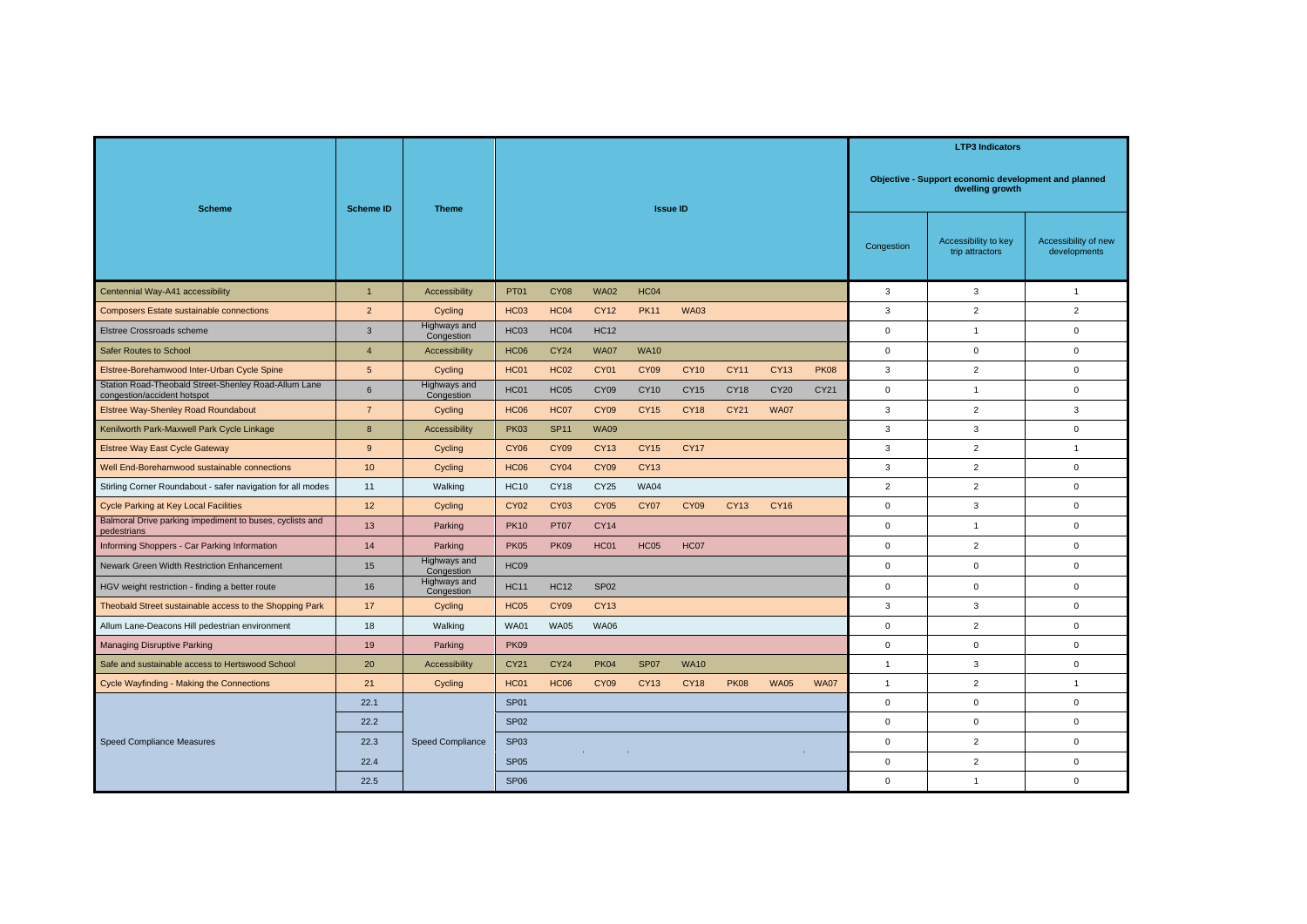|                                                                                     | <b>Scheme ID</b> | <b>Theme</b>               | <b>LTP3 Indicators (continued)</b> |                                                                                                      |                                     |                           |                                                  |                                                                                                                  |                                             |                         |                                  |                                                                                  |                                                                                                |
|-------------------------------------------------------------------------------------|------------------|----------------------------|------------------------------------|------------------------------------------------------------------------------------------------------|-------------------------------------|---------------------------|--------------------------------------------------|------------------------------------------------------------------------------------------------------------------|---------------------------------------------|-------------------------|----------------------------------|----------------------------------------------------------------------------------|------------------------------------------------------------------------------------------------|
| <b>Scheme</b>                                                                       |                  |                            |                                    | Objective - Improve transport opportunities for all and achieve<br>behavioural change in mode choice |                                     |                           |                                                  | Objective - Enhance quality of life, health and the natural, built and historic<br>environment for all residents | Objective -                                 | Objective -<br>Reduce   |                                  |                                                                                  |                                                                                                |
|                                                                                     |                  |                            | Accessibility                      | % of all trips<br>made by<br>walking and<br>cycling                                                  | Passenger<br>transport<br>patronage | <b>Bus</b><br>punctuality | User<br>satisfaction<br>with public<br>transport | Mode share of<br>sustainable<br>school<br>journeys                                                               | % Rights of<br>Way easy to<br>use by public | <b>Air Quality</b>      | <b>Speed Limit</b><br>Compliance | Improve the<br>safety and<br>security of<br>residents<br>and other<br>road users | transport's<br>contribution<br>to greenhouse<br>gas emissions<br>and improve<br>its resilience |
| Centennial Way-A41 accessibility                                                    | $\overline{1}$   | Accessibility              | 3                                  | $\mathbf{3}$                                                                                         | - 1                                 | $\mathbf 0$               | -1                                               | $\mathbf 0$                                                                                                      | $\mathbf{0}$                                | $\overline{1}$          | $\Omega$                         | -1                                                                               | $\mathbf{1}$                                                                                   |
| Composers Estate sustainable connections                                            | $\overline{2}$   | Cycling                    | 2                                  | $\mathbf{3}$                                                                                         | $\overline{0}$                      | $\overline{0}$            | $\mathbf{0}$                                     | $\overline{2}$                                                                                                   | $\mathbf 0$                                 | $\overline{\mathbf{1}}$ | $\Omega$                         | $\Omega$                                                                         | $\overline{2}$                                                                                 |
| Elstree Crossroads scheme                                                           | 3                | Highways and<br>Congestion | -1                                 | -1                                                                                                   | $\overline{2}$                      | 3                         | -1                                               | -1                                                                                                               | $\mathbf 0$                                 | -1                      | $\Omega$                         | $\Omega$                                                                         | $\mathbf 0$                                                                                    |
| Safer Routes to School                                                              | $\overline{4}$   | Accessibility              | $\overline{1}$                     | $\mathbf{3}$                                                                                         | $\mathbf{0}$                        | $\mathbf 0$               | $\mathbf{0}$                                     | $\mathbf{3}$                                                                                                     | $\mathbf{0}$                                | $\overline{\mathbf{1}}$ | $\Omega$                         |                                                                                  | 2                                                                                              |
| Elstree-Borehamwood Inter-Urban Cycle Spine                                         | 5                | Cycling                    | $\overline{2}$                     | 3                                                                                                    | $\overline{0}$                      | $\overline{0}$            | $\Omega$                                         | $\overline{2}$                                                                                                   | -1                                          | $\overline{1}$          | $\Omega$                         | $\Omega$                                                                         | $\mathbf 0$                                                                                    |
| Station Road-Theobald Street-Shenley Road-Allum Lane<br>congestion/accident hotspot | 6                | Highways and<br>Congestion | -1                                 | $\overline{1}$                                                                                       |                                     | 2                         |                                                  | $\overline{0}$                                                                                                   | $\mathbf{0}$                                | $\mathbf{0}$            | $\Omega$                         |                                                                                  | $\mathbf 0$                                                                                    |
| <b>Elstree Way-Shenley Road Roundabout</b>                                          | $\overline{7}$   | Cycling                    | $\overline{2}$                     | 3                                                                                                    | $\overline{0}$                      | $\mathbf{0}$              | $\mathbf{0}$                                     | $\overline{2}$                                                                                                   | $\overline{0}$                              | -1                      | 2                                |                                                                                  | 3                                                                                              |
| Kenilworth Park-Maxwell Park Cycle Linkage                                          | 8                | Accessibility              | 3                                  | $\mathbf{3}$                                                                                         | $\overline{0}$                      | $\overline{0}$            | $\Omega$                                         | $\overline{1}$                                                                                                   | $\mathbf{0}$                                | $\overline{\mathbf{1}}$ | 3                                | 3                                                                                | $\mathbf{3}$                                                                                   |
| <b>Elstree Way East Cycle Gateway</b>                                               | 9                | Cycling                    | $\overline{2}$                     | 3                                                                                                    | $\overline{0}$                      | $\mathbf 0$               | $\mathbf{0}$                                     | $\overline{1}$                                                                                                   | $\mathbf 0$                                 | $\overline{\mathbf{1}}$ | $\Omega$                         | $\Omega$                                                                         | $\mathbf{3}$                                                                                   |
| Well End-Borehamwood sustainable connections                                        | 10               | Cycling                    | $\overline{2}$                     | $\mathbf{3}$                                                                                         | $\mathbf{0}$                        | $\mathbf 0$               | $\mathbf{0}$                                     | $\mathbf{3}$                                                                                                     | $\mathbf{0}$                                | $\overline{1}$          | $\Omega$                         | $\Omega$                                                                         | $\mathbf 0$                                                                                    |
| Stirling Corner Roundabout - safer navigation for all modes                         | 11               | Walking                    | $\overline{2}$                     | 3                                                                                                    | $\mathbf{0}$                        | $\mathbf 0$               | $\mathbf{0}$                                     | $\overline{1}$                                                                                                   | $\mathbf 0$                                 | $\overline{1}$          | $\overline{1}$                   | 3                                                                                | $\mathbf{1}$                                                                                   |
| Cycle Parking at Key Local Facilities                                               | 12               | Cycling                    | 3                                  | 3                                                                                                    | $\overline{0}$                      | $\mathbf 0$               | $\mathbf{0}$                                     | $\mathbf{0}$                                                                                                     | $\mathbf 0$                                 | $\overline{1}$          | $\mathbf 0$                      | 3                                                                                | $\mathbf{1}$                                                                                   |
| Balmoral Drive parking impediment to buses, cyclists and<br>pedestrians             | 13               | Parking                    | -1                                 | $\overline{1}$                                                                                       | 2                                   | $\overline{2}$            | 2                                                | $\mathbf{0}$                                                                                                     | $\mathbf{0}$                                | $\overline{\mathbf{1}}$ | $\Omega$                         | -1                                                                               | $\overline{1}$                                                                                 |
| Informing Shoppers - Car Parking Information                                        | 14               | Parking                    | $\overline{2}$                     | $-1$                                                                                                 | $-1$                                | $\mathbf{0}$              | $\mathbf{0}$                                     | $-1$                                                                                                             | $\mathbf{0}$                                | $\overline{\mathbf{1}}$ | $\Omega$                         | $\Omega$                                                                         | $-1$                                                                                           |
| Newark Green Width Restriction Enhancement                                          | 15               | Highways and<br>Congestion | $\overline{0}$                     | $\mathbf 0$                                                                                          | $\overline{0}$                      | $\mathbf 0$               | $\mathbf{0}$                                     | $\mathbf 0$                                                                                                      | $\mathbf 0$                                 | $\mathbf 0$             | $\Omega$                         | $\Omega$                                                                         | $\mathbf 0$                                                                                    |
| HGV weight restriction - finding a better route                                     | 16               | Highways and<br>Congestion | $\Omega$                           | $\mathbf 0$                                                                                          | $\Omega$                            | $\mathbf{0}$              | $\mathbf{0}$                                     | $\mathbf 0$                                                                                                      | $\overline{0}$                              | $\mathbf 0$             | $\Omega$                         | $\Omega$                                                                         | $\mathbf 0$                                                                                    |
| Theobald Street sustainable access to the Shopping Park                             | 17               | Cycling                    | $\mathbf{3}$                       | $\mathbf{3}$                                                                                         | $\mathbf 0$                         | $\mathbf 0$               | $\mathbf 0$                                      | $\mathbf 0$                                                                                                      | $\mathbf 0$                                 | $\overline{1}$          | $\mathbf 0$                      | 3                                                                                | $\overline{2}$                                                                                 |
| Allum Lane-Deacons Hill pedestrian environment                                      | 18               | Walking                    | $\overline{2}$                     | $\mathbf{3}$                                                                                         | $\overline{0}$                      | $\overline{0}$            | $\mathbf 0$                                      | $\overline{2}$                                                                                                   | $\overline{0}$                              | $\overline{1}$          | $\mathbf 0$                      | $\mathbf{3}$                                                                     | $\overline{1}$                                                                                 |
| Managing Disruptive Parking                                                         | 19               | Parking                    | $\mathbf 0$                        | $\boldsymbol{0}$                                                                                     | $\overline{0}$                      | $\overline{0}$            | $\mathbf 0$                                      | $\mathbf 0$                                                                                                      | $\mathbf 0$                                 | $\overline{0}$          | $\overline{1}$                   | $\mathbf 0$                                                                      | $\mathbf{1}$                                                                                   |
| Safe and sustainable access to Hertswood School                                     | 20               | Accessibility              | $\mathbf{3}$                       | $\mathbf{3}$                                                                                         | $\overline{0}$                      | $\overline{0}$            | $\mathbf 0$                                      | $\mathbf{3}$                                                                                                     | $\overline{0}$                              | $\overline{1}$          | $\mathbf{3}$                     | $\overline{1}$                                                                   | $\overline{0}$                                                                                 |
| Cycle Wayfinding - Making the Connections                                           | 21               | Cycling                    | $\overline{2}$                     | $\mathbf{3}$                                                                                         | $\overline{0}$                      | $\overline{0}$            | $\mathbf 0$                                      | $2^{\circ}$                                                                                                      | $\overline{1}$                              | $\overline{1}$          | $\mathbf 0$                      | $\overline{0}$                                                                   | $\overline{2}$                                                                                 |
| Speed Compliance Measures                                                           | 22.1             | Speed Compliance           | $\mathbf 0$                        | $\mathbf 0$                                                                                          | $\overline{0}$                      | $\mathbf 0$               | $\mathbf 0$                                      | $\overline{0}$                                                                                                   | $\overline{0}$                              | $\overline{0}$          | $\mathbf{3}$                     | 3                                                                                | $\overline{0}$                                                                                 |
|                                                                                     | 22.2             |                            | $\mathbf 0$                        | $\mathbf 0$                                                                                          | $\overline{0}$                      | $\overline{0}$            | $\mathbf 0$                                      | $\mathbf 0$                                                                                                      | $\overline{0}$                              | $\overline{0}$          | 3                                | 3                                                                                | $\overline{0}$                                                                                 |
|                                                                                     | 22.3             |                            | $\overline{2}$                     | $\overline{2}$                                                                                       | $\overline{0}$                      | $\mathbf 0$               | $\mathbf 0$                                      | $\overline{0}$                                                                                                   | $\overline{0}$                              | $\overline{0}$          | $\mathbf{3}$                     | 3                                                                                | $\overline{0}$                                                                                 |
|                                                                                     | 22.4             |                            | $\overline{2}$                     | $\overline{2}$                                                                                       | $\overline{0}$                      | $\overline{0}$            | $\overline{0}$                                   | $2^{\circ}$                                                                                                      | $\overline{0}$                              | $\mathbf 0$             | $\mathbf{3}$                     | 3                                                                                | $\overline{0}$                                                                                 |
|                                                                                     | 22.5             |                            | $\mathbf{1}$                       | $\overline{1}$                                                                                       | $\overline{0}$                      | $\mathbf 0$               | $\mathbf 0$                                      | $\mathsf{O}\xspace$                                                                                              | $\overline{0}$                              | $\mathbf 0$             | $\mathbf{3}$                     | 3                                                                                | $\mathbf 0$                                                                                    |